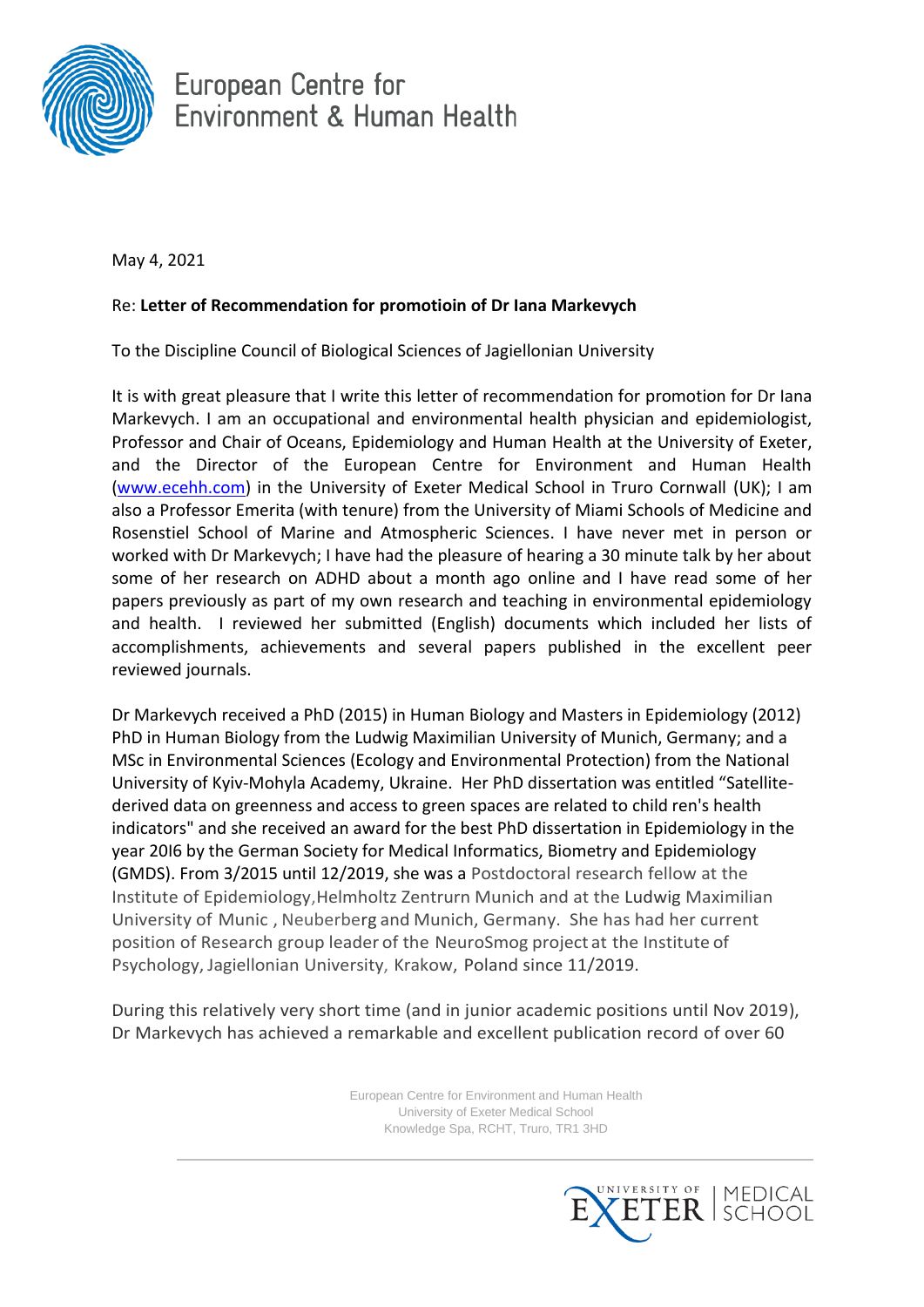

## European Centre for Environment & Human Health

papers cited by 2634 in excellent peer reviewed journals in her field of environmental epidemiology (e.g. Environmental Health perspectives, Environment International, Chest, Plos One, etc). In addition, her research has taken place in Europe and China with diverse cohorts and large interdisciplinary research groups, focusing on various environmental exposures (e.g. green space, noise, pollen, air pollution), a variety of heatlh outcomes (e.g. ADHD, allergies), frequently but exclusively in children or in birth cohorts, and including methodologic, theoretical and descriptive epidemiologic aspects. Although relatively recent, some of these publications are already receiving citations (2634 per Google Scholar), an indication of their immediate impact and importance within her field.

In addition Dr Markevych has published and performed research with internationally recognised and excellent research groups and collaborators (e.g. ISGlobal). Although her primary author publications are still relatively few, the number where she is first, second, senior and/or corresponding author are growing. And her position as a methodologist in some of larger international projects means that for her to be in the first 5-10 co authors is entirely appropriate for her essential contributions to the research. She has been a Guest Editor for 2 volumes of the International Journal of Environmental Research and Public Health, and a regular reviewer for the excellent journals mentioned above in which she has published. Furthermore she has already presented as an invited speaker and session chair at several and diverse international conferences, another mark of the regard that her research is already held in the international community.

In terms of research funding, she is currently the Co-Principal Investigator and Epidemiology Lead of the "NeuroSmog: Determining the impact of air pollution on the developing brain" (ERDF funding). She has been a Project Principal Investigator/Lead for 3 interdisciplinary German-funded studies and Participant (and de facto task leader) in a large international EU Horizon 2020 Project, and previously participating in 2 European Framework 7 large studies. She clearly has already excellent potential for obtaining future EU and other research and training funding as a Principal Investigator, a valued international Partner and as an interdisciplinary methodologist (which provides funding flexibility and resiliency).

No teaching is mentioned in the paperwork I received so I assume this is not considered an essential job characteristic. However, she has co-supervised a PhD student with resulting 5 published papers, a very productive result and impressive again at her relatively junior level

> European Centre for Environment and Human Health University of Exeter Medical School Knowledge Spa, RCHT, Truro, TR1 3HD